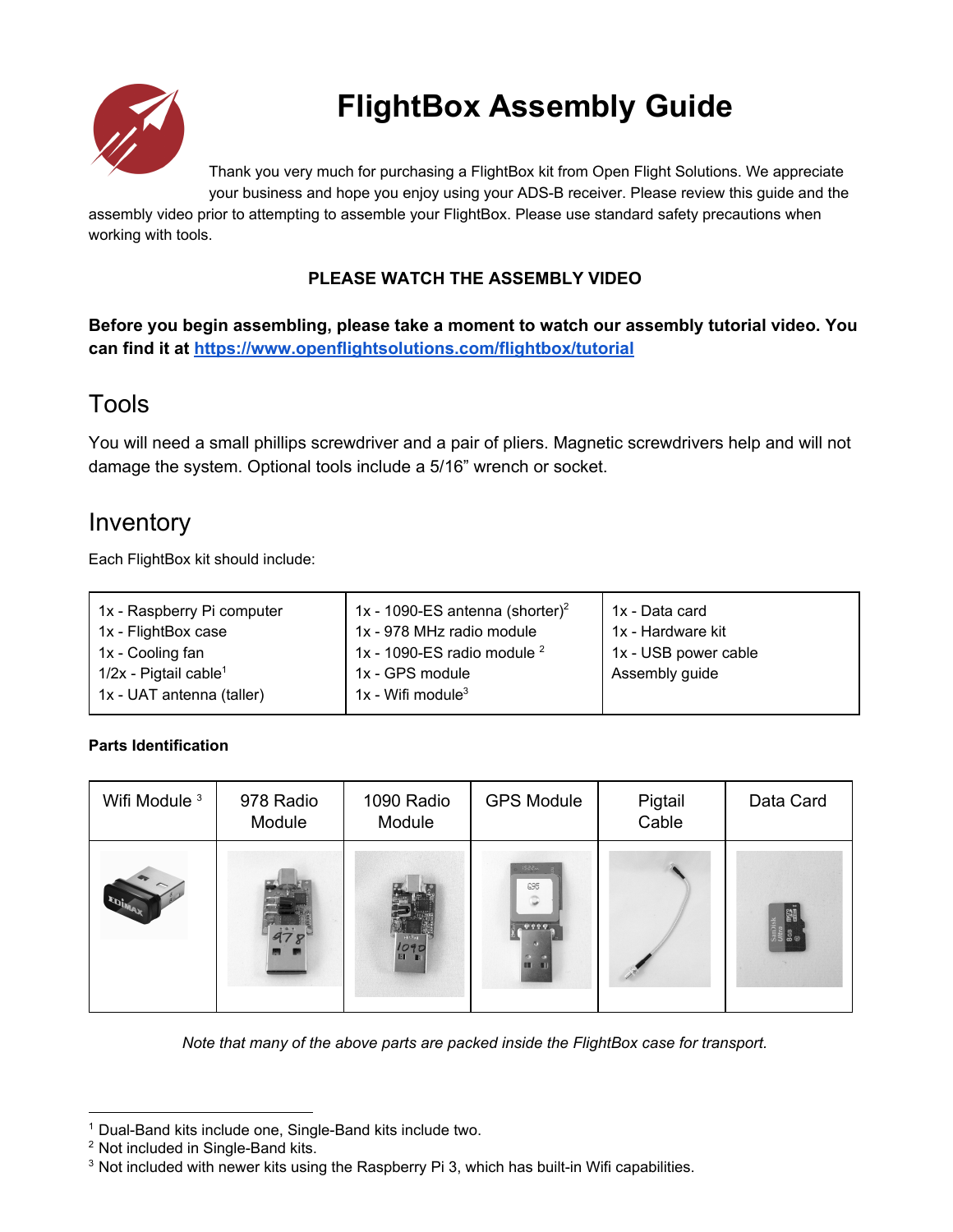### Assembly

1. Remove the Raspberry Pi from the cardboard box and static bag.



2. Insert the USB radio module labeled "978" into the USB port at the bottom-center of the Raspberry Pi.

3. Insert the USB radio module labeled "**1090**" into the USB port at the bottomright of the Raspberry Pi.

4. Insert the Wifi module into the USB port at the top-right of the Raspberry Pi. (Note: this component is not included or necessary if your FlightBox kit contains a Raspberry Pi 3 as the Raspberry Pi 3 has built-in wifi.)

5. Insert the GPS module into the USB port at the topcenter of the Raspberry Pi.

6. Remove the data card from the static bag and insert it into the data card slot on the bottom of the Raspberry Pi. It only fits one way. Do not force the card. Make sure the card is securely seated.

7. Connect a pigtail cable to the jack on the back of each of the radio modules, with the cables facing towards the Ethernet jack. The cables will overlap slightly.

8. Carefully insert the Raspberry Pi assembly into the case, making sure to align the power connector, HDMI connector and audio jack with the holes in the side of the case.

9. Lower the Raspberry Pi into place so that the four holes in the circuit board line up with the four connectors at the bottom of the case. Use the four ¼" black pan head screws to secure the Raspberry Pi. *Do not force the Raspberry Pi.* Check and adjust the alignment of audio / HDMI / power connectors if necessary.

10. Feed the pigtail cable from the 978 MHz radio module (under the GPS module) between the Ethernet jack and the wall of the case to the ¼" hole at the opposite end near the power input. (See picture below.)

11. Feed the pigtail from the 1090 MHz radio (below the Wifi module) between the USB riser and the Ethernet jack to the  $\frac{1}{4}$ " hole at the opposite end near the pin header. (See picture below.)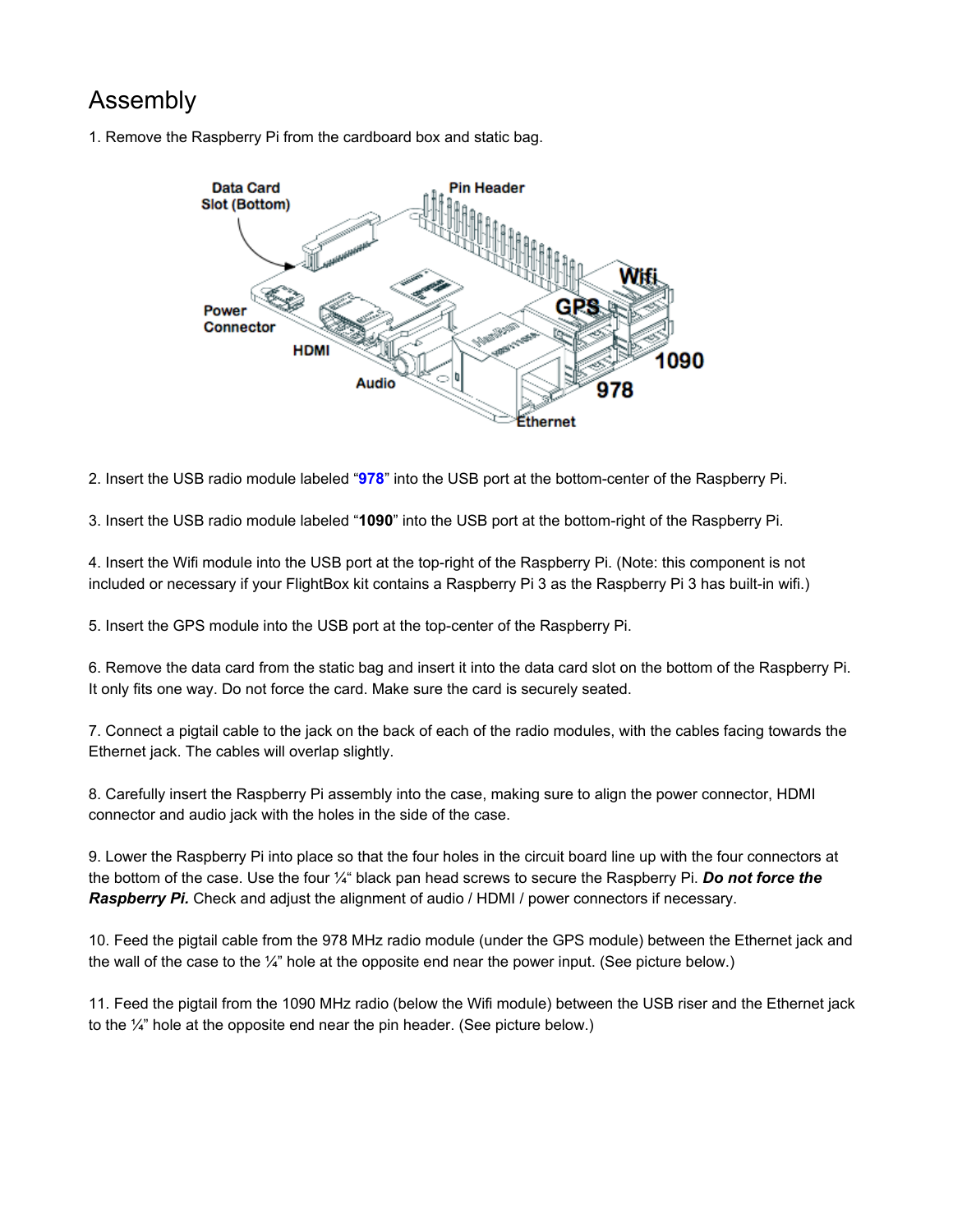

12. Remove the nut and lock washer from each pigtail. Secure each pigtail to the case with the lock washer and nut. Use pliers and / or a 5/16" socket to gently snug the bulkhead connector.

13. Attach the fan to the case top using the four long (<sup>5</sup>/<sub>8</sub>") flat-head countersink screws and four nuts from the hardware kit. Optionally use LockTite® or superglue to secure the nuts. The fan should blow out through the top the label on the fan will be facing the plastic on the top. Note the flow indication arrow etched into the plastic near the fan's power lead.

14. Connect the fan's power cable to pins 4 and 6 on the Raspberry Pi's pin connector. Both pins are on the row closest to the case wall. Connect + (**R**ed) to pin 4, and (**B**lack) to pin 6. (See picture below.)

- Outer Wall Of Case --

15. Place the top on the case and secure with the three short  $(\frac{1}{4})$  flat-head screws.

16. Attach antennas. Connect the taller antenna with the yellow bands to the 978 MHz SMA bulkhead connector (closer to the side of the box with the power connector and vents). Connect the shorter antenna marked 1090 MHz to the other SMA bulkhead connector. (See image above.) *Optional: use a Sharpie to add marks on the bottom of the case indicating which antenna connects with which connector.*

17. Connect the USB cable to the power connector and power using a 2 amp or greater USB battery or adapter.

### Testing Your FlightBox

1. Apply power to the USB cable using a USB battery or power adapter *rated at 2 amps or greater*. 1 amp power supplies, including the ports on computers, will not provide enough power for FlightBox.

2. Check to see that the fan is running by looking through the grate on top / feeling for air blowing out. If the fan is not running, check the power connection to the FlightBox. If power is available, check the fan's connection to the pin header (see Step 15).

3. Using a mobile phone, tablet, or computer, check to see that a new Wifi network is available. The network will be named "FlightBox-XXXXXXXXXXXX" (where XXXXX is a unique identifier for your unit). The network should be available within 30 second of power-up. Connect to that network - there is no password required.